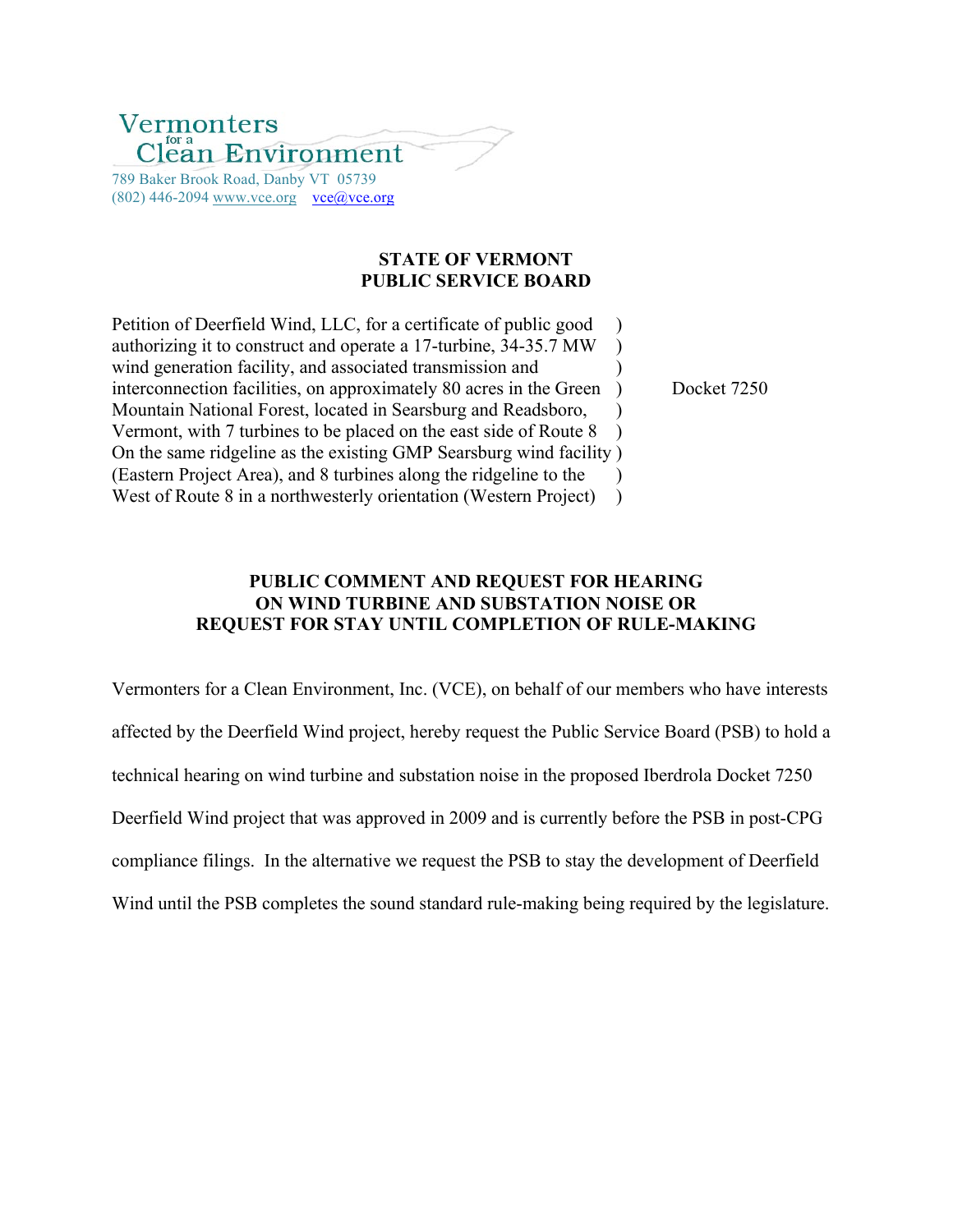#### **Changed circumstances**

The PSB issued the CPG and Final Order for the Deerfield Wind project more than seven years ago, on April 16, 2009.<sup>1</sup> The Board's decision was not unanimous, but split  $2 - 1$ . Only one of the three Board members who heard the case currently sits on the PSB. Only one of the two Board members who approved issuance of the CPG currently sits on the PSB.

At the time of issuance of the Deerfield Wind CPG, no industrial wind turbines of the type planned for Searsburg and Readsboro had been erected or were operating in Vermont. Vermont now has three industrial wind projects. We are learning about the impacts from those wind projects. We are learning that wind turbines produce noise pollution. We are learning that the PSB's sound standard of 45 dBA Leq (averaged over an hour) that was applied to the Deerfield Wind project in 2009 has resulted in unresolved noise problems that have made living near the operating industrial wind turbines intolerable for many of the neighbors who have testified in front of the PSB and the legislature that the wind turbine noise results in sleep deprivation, health problems, and sacrifices the right to the quiet use of neighbors' properties. We are learning that homes do not attenuate 15 dBA from outside to inside. Vermont's Department of Public Service (DPS) has stated in a filing to the PSB that some wind turbine neighbors will experience "a significant impairment of quality of life."<sup>2</sup>

After the PSB issued the CPG for Iberdrola's Deerfield Wind project in 2009, Iberdrola in 2012 announced its decision to change the model, height, blade length and power output of some of

 $\frac{1}{2}$  http://www.state.vt.us/psb/orders/2009/files/7250finalorder.pdf http://vce.org/2015.12.18%20-

<sup>%20</sup>DPS%20Comments%20re%20McLane%20Relief%20Mot.pdf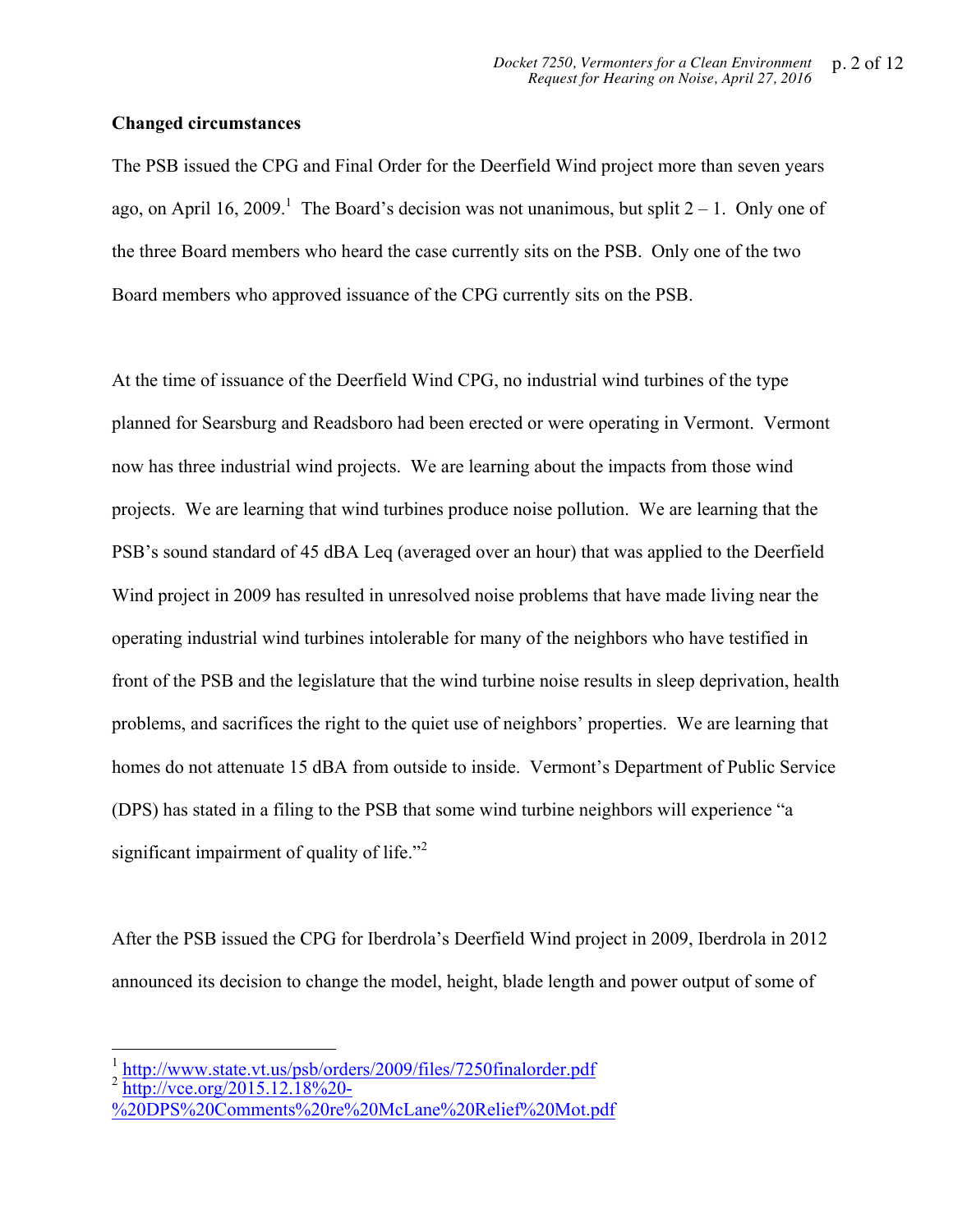the turbines to be used in the project.<sup>3</sup> The PSB has not evaluated the proposed change in wind turbine model or potential changes in noise produced by the larger industrial wind turbines as part of Docket 7250. The PSB now has reason to know that the noise standard approved for Deerfield Wind is likely to result in excessive noise pollution and negative public health impacts based on the experiences and credible complaints from neighbors to Vermont's three operating industrial wind turbine projects. VCE requests the PSB hold a technical hearing and update its noise standard for Deerfield Wind due to the changed circumstances resulting from Iberdrola's decision to change the turbine models to be used on the mountains in Readsboro and Searsburg. In the alternative we request that the PSB stay the approval of construction of Deerfield Wind until the noise standard rule-making being required by the legislature is completed.

**The PSB's noise standard that was approved for Deerfield Wind has resulted in unresolved noise complaints at all three operating wind projects in Vermont. Iberdrola's Hoosac Wind project in Massachusetts is also the subject of noise complaints and compliance issues.**

The PSB currently has three open dockets resulting from noise complaints from Vermont's industrial wind projects, and Massachusetts has taken action against Iberdrola's Hoosac Wind project due to noise complaints from neighbors.

1. **Sheffield**. In UPC/FirstWind/SunEdison/Terraform Power's "Vermont Wind" Sheffield wind project, Docket 7156, the DPS submitted a report<sup>4</sup> by its sound expert finding that the project has violated the interior noise standard of 30 dBA based on the failure of the

http://vce.org/7156%20-%202015.09.25%20-%20DPS%20Acentech%20Attenuation%20Report.pdf

3 http://a123.g.akamai.net/7/123/11558/abc123/forestservic.download.akamai.com/11558/www/n epa/9046\_FSPLT2\_290877.pdf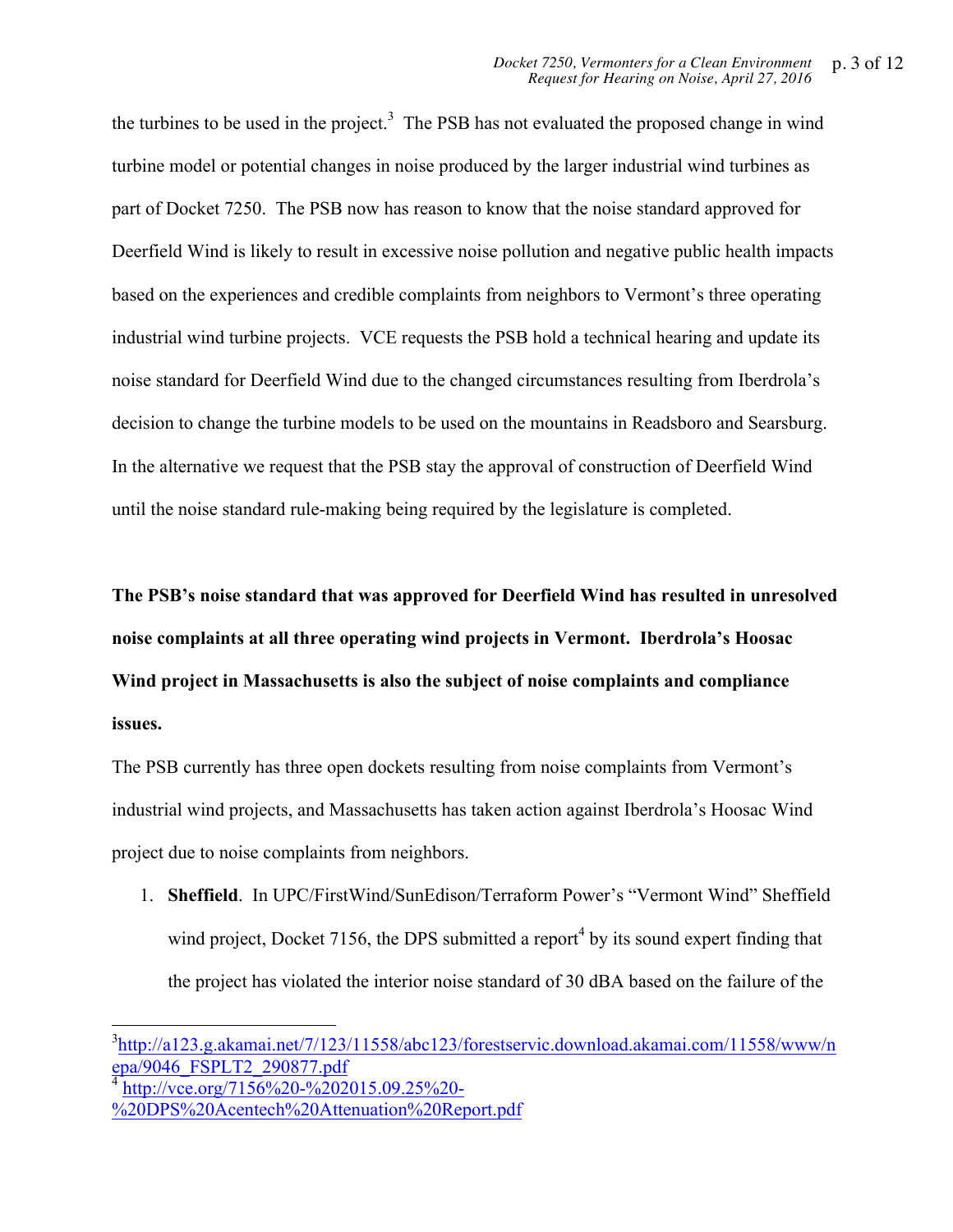home to attenuate 15 dBA from outside to inside, which is the standard the PSB has relied on in all three industrial wind project approvals to assure public health is protected inside neighboring homes. The PSB responded by opening investigation Docket 8653 which is ongoing.

The DPS report and reports by experts submitted by Paul Brouha confirm that the PSB's assumption that homes will attenuate from exterior to interior by 15 dBA is, in fact, not occurring. *These test results call into question the interior sound standard established by the PSB in all three operating industrial wind cases, and also in the case of Deerfield Wind where the Final Order and CPG assumes a 15 dBA attenuation from outside to inside.* The Brouha home test results and the flawed assumption previously accepted by the PSB that homes attenuate 15 dBA from outside to inside is now known to the PSB, as confirmed by two different sound experts.

Neighbors of the Sheffield wind project who are members of VCE have had to abandon their home at great expense, initiate a nuisance lawsuit at great expense, experience health effects, and no longer experience the peaceful enjoyment of their properties, both indoors and outside.

2. **Lowell**. In GMP's Lowell Mountain Wind project, Docket 7628, the PSB found that GMP violated the noise standard established in the Final Order and CPG, and issued an order<sup>5</sup> accepting the *successful* implementation of continuous sound monitoring and a civil penalty in response. The continuous sound monitoring equipment was put in place

<sup>5</sup> http://psb.vermont.gov/sites/psb/files/orders/2014/2014- 10/7628%20Order%20Noise%20Violations.pdf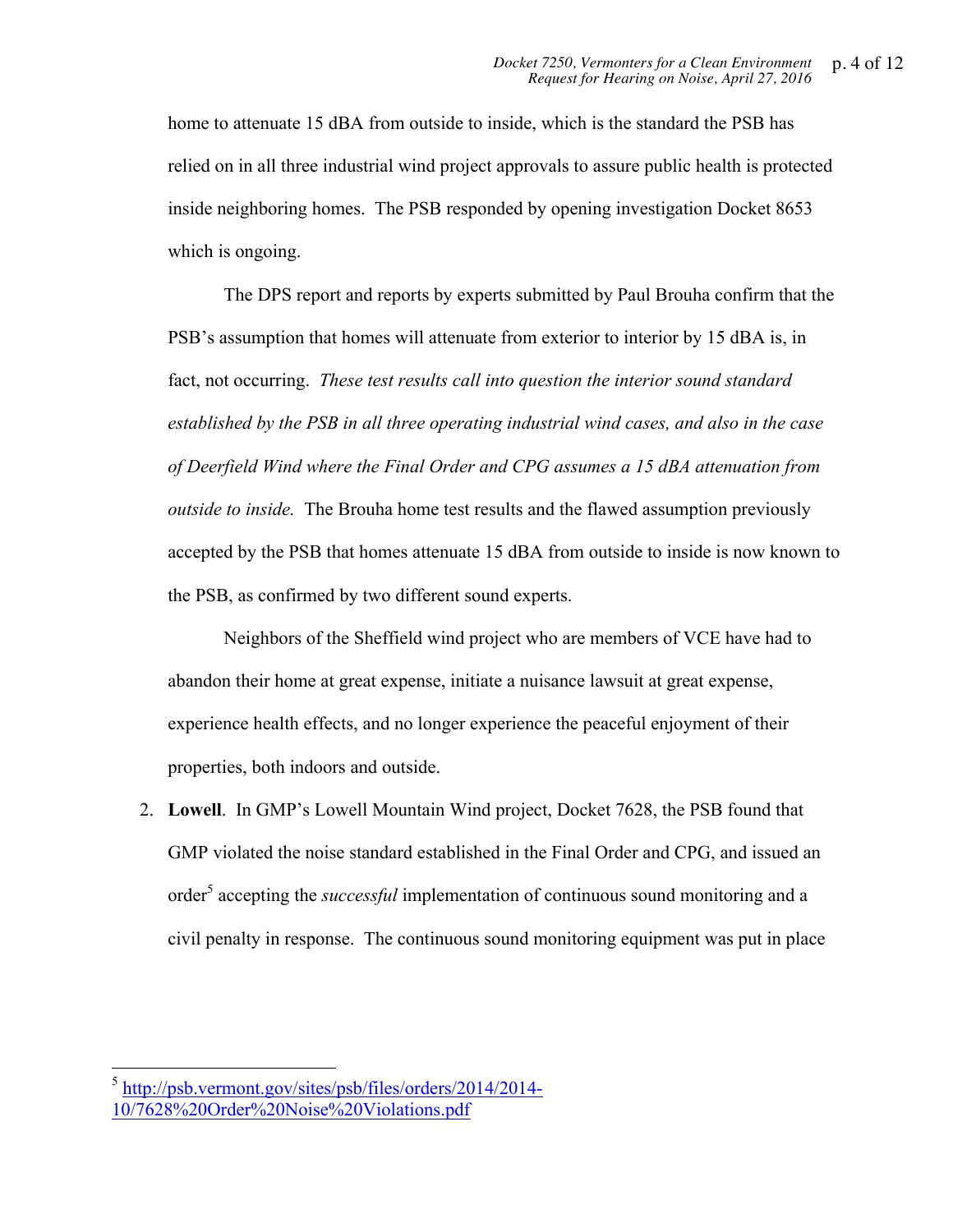in April, 2015. On April 23, 2016, a report on one month of data for May, 2015 was submitted by the DPS to the PSB. $<sup>6</sup>$ </sup>

Neighbors of the Lowell wind project who are members of VCE who sought the alternative penalty in the form of continuous sound monitoring consider the year-long continuous sound monitoring as enacted by DPS to be a *total failure* and therefore *not successful*, as DPS has not released timely reports and has done nothing to address the excessive ongoing wind turbine noise pollution problems neighbors continue to experience.

Neighbors have abandoned homes, sold homes at a loss, experienced cardiac issues, tinnitus, headaches, panic attacks, nausea, and sleep deprivation. Neighbors of the Lowell wind project told the PSB in May, 2014 as part of the Docket 8167 Sound Standard Investigation that they "hate" their homes, have to sleep with fans running, have lost the enjoyment of their properties, have children who will not play outside and run around with hands over ears. Despite numerous complaints by neighbors who have followed all established guidelines, procedures and protocols, there has been no effective response to the noise pollution complaints resulting from GMP's operation of the Lowell wind project. Neighbors have stopped complaining due to the failure of all responsible parties to provide a meaningful response to complaints.

3. **Georgia Mountain.** David Blittersdorf and James Harrison's Georgia Mountain Wind project, Docket 7508, is currently the subject of an investigation in Docket 8613 opened by the PSB in October,  $2015<sup>7</sup>$  in response to ongoing noise complaints from neighbors.

 $^6$  http://vce.org/7628%20-%202016.04.20%20-

<sup>%20</sup>DPS~Acentech%20May%202015%20Monitoring%20Summary%20(scanned).pdf <sup>7</sup> http://psb.vermont.gov/sites/psb/files/orders/2015/2015- 11/8613%20OrderOpeningInvestPHC.pdf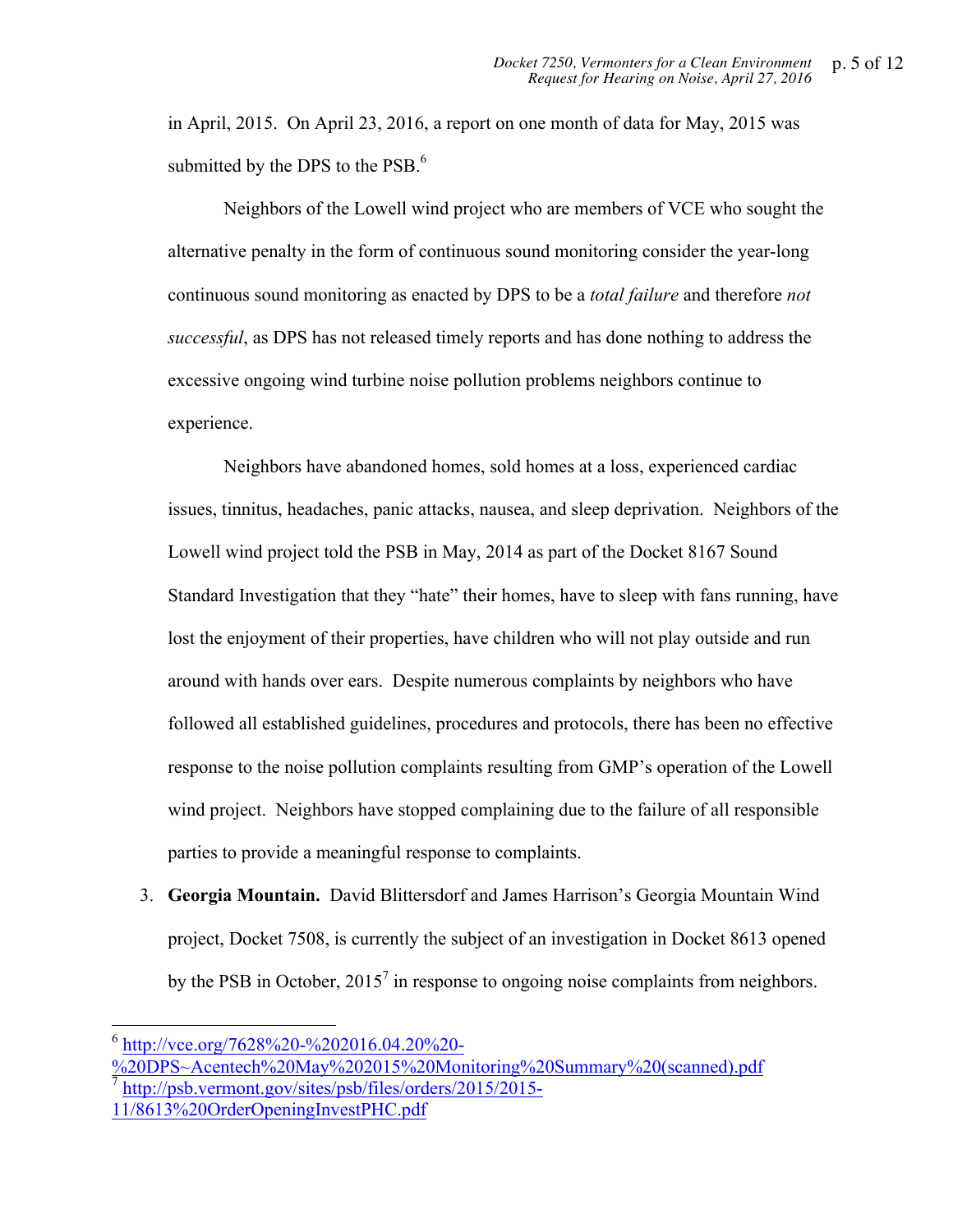In addition, the PSB is currently reviewing filings regarding the operation of Georgia Mountain Wind turbines in icing conditions as part of Docket 7508, which has also resulted in unresolved noise complaints due to the failure of the developer to follow the approved winter operating protocol.

Neighbors of the Georgia Mountain wind project who are members of VCE cannot sleep at night, must sleep with fans running, sometimes sleep in their basements or living rooms, have had family members move out of the home, experience headaches and other health symptoms that have not been addressed, studied, or resolved. Neighbors have had their property assessments reduced, no longer enjoy gardening or outdoor activities, and legislators who have visited the area report the noise was terrible.

4. **Massachusetts.** Just beyond the VT/MA border, Iberdrola erected the Hoosac Wind project, which went online at the end of 2012. It has been operating for the same amount of time as Lowell wind and Georgia Mountain wind. The 19 GE 1.5 MW 340 foot tall wind turbines on ridgelines in Florida and Monroe, MA have similarly generated noise complaints from neighbors. As a result, RSG was hired to conduct sound monitoring and issued a report in June 2013.<sup>8</sup> A noise expert identified numerous flaws in the report.<sup>9</sup>

Despite the flaws in the RSG report, the project was found to be out of compliance by Mass.  $DEP<sup>10</sup>$ , and Iberdrola was required to take remedial action. In 2015, Mass. DEP issued an administrative consent order (enforcement action)<sup>11</sup> after the

<sup>8</sup> https://windwisema.files.wordpress.com/2013/08/hoosac-sound-monitoring-report-6-27- 20131.pdf

<sup>&</sup>lt;sup>9</sup> https://windwisema.org/hoosac-wind-sound-level-monitoring/

<sup>&</sup>lt;sup>10</sup> http://studylib.net/doc/7438484/study--monroe-turbines-too-noisy

<sup>11</sup> http://www.mass.gov/eea/agencies/massdep/service/enforcement/enforcement-actions-2015.html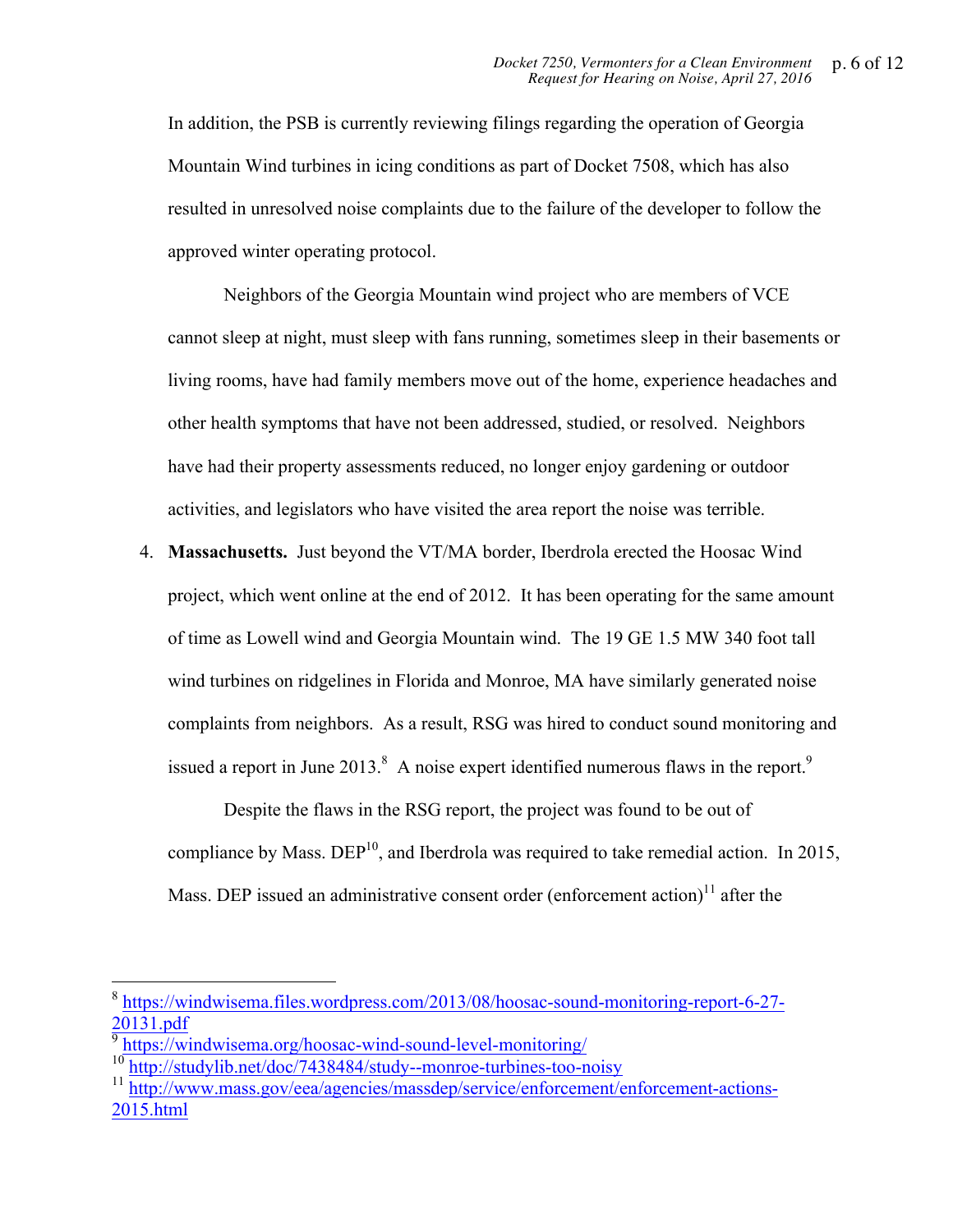company failed to implement the required sound reducing measures.<sup>12</sup>

VCE's staff have visited with neighbors of the Hoosac Wind project, including the home of a Readsboro, Vermont resident who lives 1.9 miles from the nearest wind turbine. We can attest to the extreme pain and suffering occurring for the neighbors of Iberdrola's Hoosac Wind project, including the Vermonter, living near wind turbines that are smaller than those planned by Iberdrola for the Deerfield Wind project.

The record before the PSB is clear. Wind turbines operating according to the noise standard the PSB approved for Deerfield Wind in 2009 are virtually guaranteed to result in complaints from neighbors,<sup>13</sup> harm to public health, and also in the unique circumstance of the specific site, will result in degradation of the wilderness characteristics of the George D. Aiken Wilderness.<sup>14</sup> The PSB is responsible for assuring no undue adverse impact to aesthetics, which includes noise pollution, and for protecting public health. The PSB has the opportunity right now to review the evidence in the record and take updated testimony to learn from existing wind projects, as recommended in Vermont's Comprehensive Energy Plan.<sup>15</sup>

-

<sup>&</sup>lt;sup>12</sup>http://wamc.org/post/massachusetts-issues-consent-order-hoosac-wind-project#stream/0 <sup>13</sup> http://vce.org/deerfield1.pdf

<sup>&</sup>lt;sup>14</sup> http://vce.org/James\_Decl\_Deerfield.pdf

<sup>&</sup>lt;sup>15</sup> https://outside.vermont.gov/sov/webservices/Shared%20Documents/2016CEP\_Final.pdf, pp. 322-323

Strategy 2: Learn from existing wind in-state wind projects to improve the siting and review requirements and processes for future wind development.

<sup>(1)</sup> The DPS, ANR, and Department of Health should continue to learn from the operation of existing wind projects to inform any future recommendations for sound, aesthetic, health, environmental, and public engagement guidelines or standards;

<sup>(2)</sup> The state should consider formulating requirements for health impact assessments and predevelopment public engagement and mediation processes for projects that fail to meet recommended guidelines or standards.

<sup>(3)</sup> In Public Service Board proceedings related to the siting of proposed wind generation projects, the Department should advocate for adoption of sound standards that are clear, readily enforceable, and protective of public health. These standards should be based on solid science, good public policy, and best practices, and would benefit from clear companion guidance regarding monitoring and compliance protocols.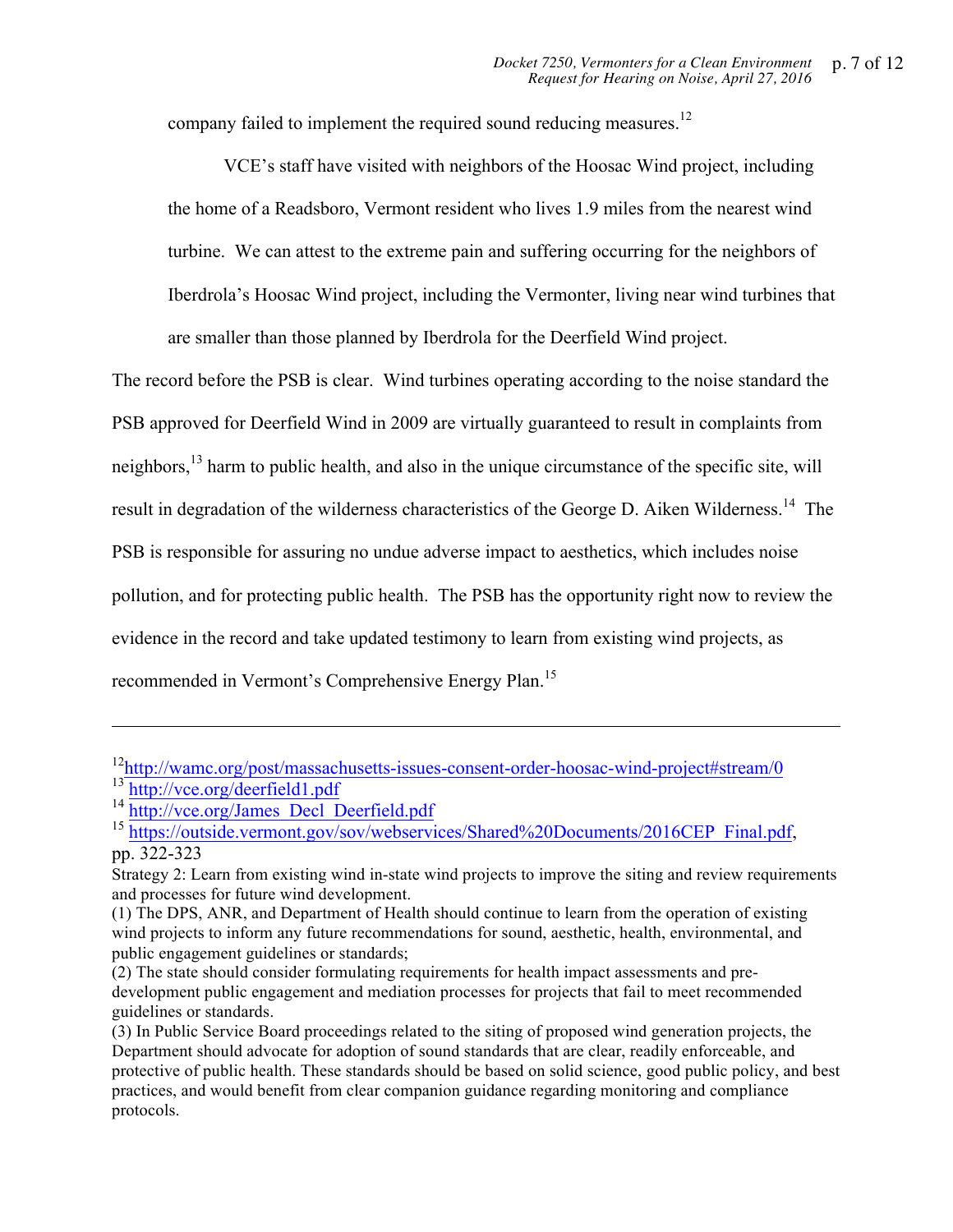## **Deerfield Wind Final Order identifies noise as a major concern**

In its Final Order from 2009, the PSB noted, "The potential for adverse noise impacts from the turbines is one of the principal concerns raised by the parties in this case." [Final Order, p. 66] At the time the project was approved, the PSB relied on testimony by RSG to support the following noise standard:

Deerfield shall construct and operate the Project so that the turbines emit no prominent discrete tones pursuant to ANSI standards at the receptor locations; and Project-related sound levels at any existing surrounding residences do not exceed 45 dBA(exterior)(Leq)(1 hr) or 30 dBA (interior bedrooms)(Leq)(1 hr). [Final Order, p. 67]

The noise standard approved by the PSB for Deerfield Wind has now been found to be inadequate in numerous ways.

- Testing at the Brouha home in Sutton 1.25 miles from the Sheffield wind turbines, which was replicated, found that the neighboring home does not attenuate 15 dBA from outside to inside. Therefore the interior bedroom standard for Deerfield Wind is insufficient to assure compliance and protect public health. DPS is now claiming that the noise protocol for interior sound levels is not enforceable<sup>16</sup> and Vermont Wind is attempting to reopen and change the Noise Monitoring Plan.<sup>17</sup>
- RSG's Ken Kaliski was the sound expert for GMP's Lowell wind and David Blittersdorf's Georgia Mountain wind, both of which have resulted in numerous and continuing noise complaints with investigation dockets currently open at the PSB. RSG's models and recommended standards on which the PSB has relied have failed

<sup>&</sup>lt;sup>16</sup> http://vce.org/2016-02-10%20VW%20Initial%20Memorandum%20(complete%20filing).pdf

http://psb.vermont.gov/sites/psb/files/Sheffield%20Sound%20Monitoring%20Plan.pdf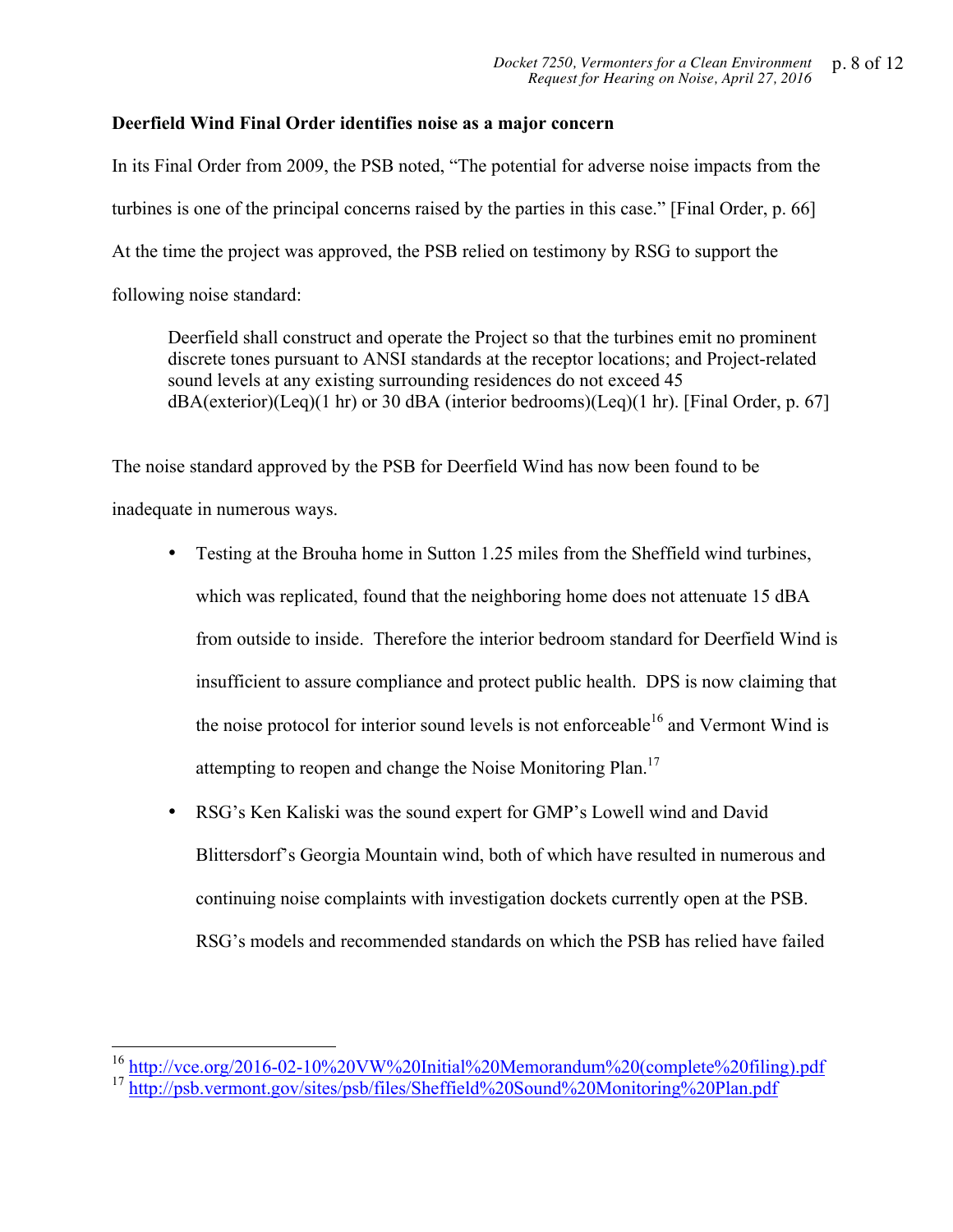to protect neighbors from unhealthy levels of noise pollution and have required neighbors to sacrifice their rights to the peaceful enjoyment of their properties.

- Numerous neighbors from all three Vermont wind project areas report that the 45 dBA standard is too high. They say they are frequently agitated by noise from the wind turbines at much lower levels.<sup>18</sup> With ambient nighttime noise levels around 20 dBA, wind turbine neighbors are often exposed to noise more than 25 dBA higher than background. It has been well established by noise control experts that increases of noise more than10 dBA above background will result in complaints. Noise standards adopted by wind-intensive countries like Denmark (37 dBA LMax in quiet areas) and Germany (35 dBA nighttime) provide evidence that Vermont's standard is too high.
- The standard as averaged over an hour allows for extremely high noise levels to occur within that hour, resulting in sleep disruption.
- The standard neglects low frequency noise<sup>19</sup> and infrasound<sup>20</sup> which have been well studied since 2009 and must be considered as part of the acoustic profile of wind turbines. In a collaborative test at a wind project in Shirley, Wisconsin in 2012, the sound experts reached the following conclusion:

The four investigating firms are of the opinion that enough evidence and hypotheses have been given herein to classify LFN and infrasound as a serious issue, possibly affecting the future of the industry. It should be addressed beyond

18http://psb.vermont.gov/sites/psb/files/docketsandprojects/electric/majorpendingproceedings/Sc ott%20Melodie%20McClane.pdf

http://www.windturbinesyndrome.com/wpcontent/uploads/2011/06/JASMAN12963727\_1.pdf

<sup>&</sup>lt;sup>20</sup> http://vce.org/Infrasound-wind-turbines-4-August-2015.pdf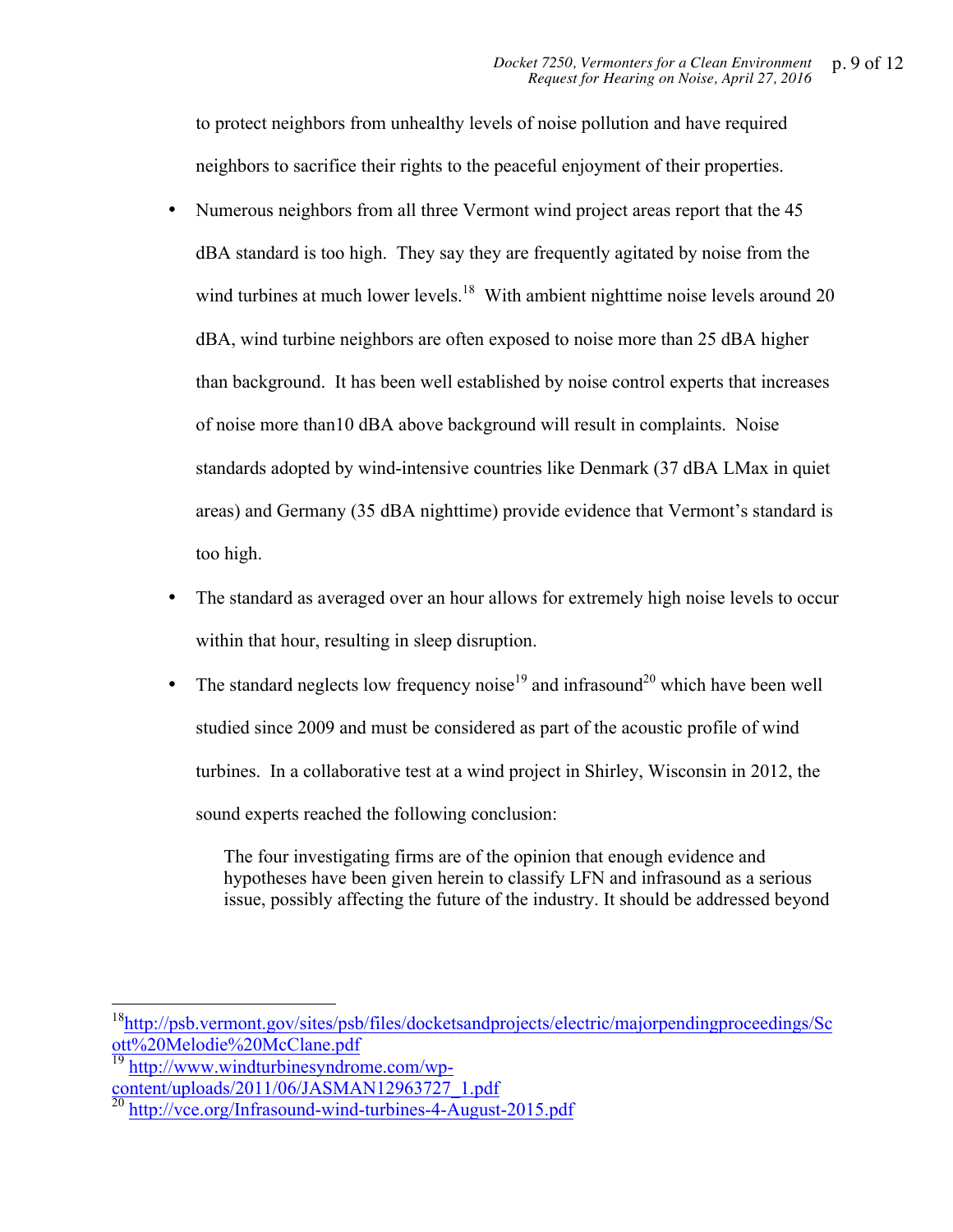the present practice of showing that wind turbine levels are magnitudes below the threshold of hearing at low frequencies. $21$ 

#### **The PSB should also review RSG's substation noise predictions**

In addition to wind turbine noise, the Deerfield Wind project also includes noise from a substation transformer. The PSB's Final Order states, "The substation transformer installed for the Project will be designed to limit its sound level to no more than 45 dBA at the nearest residence. Kaliski pf. at 11. [Final Order, p. 65]"

Ken Kaliski of RSG has a record at the PSB of underestimating noise from a substation at the VELCO NRP. He was questioned about it by PSB members at the August 8, 2013 GMP Show Cause Hearing.<sup>22</sup>

The PSB would be negligent in its duties if it allows Deerfield Wind to proceed based on 2009 testimony from Ken Kaliski of RSG regarding substation transformer and wind turbine noise.

**Request for hearing on noise issues associated with Deerfield wind turbines and substation transformer or request for stay of development until completion of noise standard rulemaking**

VCE hereby requests that the PSB hold a technical hearing on wind turbine and substation transformer noise before allowing Iberdrola to proceed with construction of the Deerfield Wind

<sup>&</sup>lt;sup>21</sup> Walker, B., Hessler, G., Hessler, D, Rand, R. & Schomer, P. "A Cooperative Measurement Survey and Analysis of Low Frequency and Infrasound at the Shirley Wind Farm in Brown County, Wisconsin". Report Number 122412-1 Issued: December 24, 2012, p. 167

<sup>&</sup>lt;sup>22</sup> Vermont Public Service Board cross-examining Ken Kaliski of RSG, expert witness on noise for GMP August 8, 2013 https://vimeo.com/72075702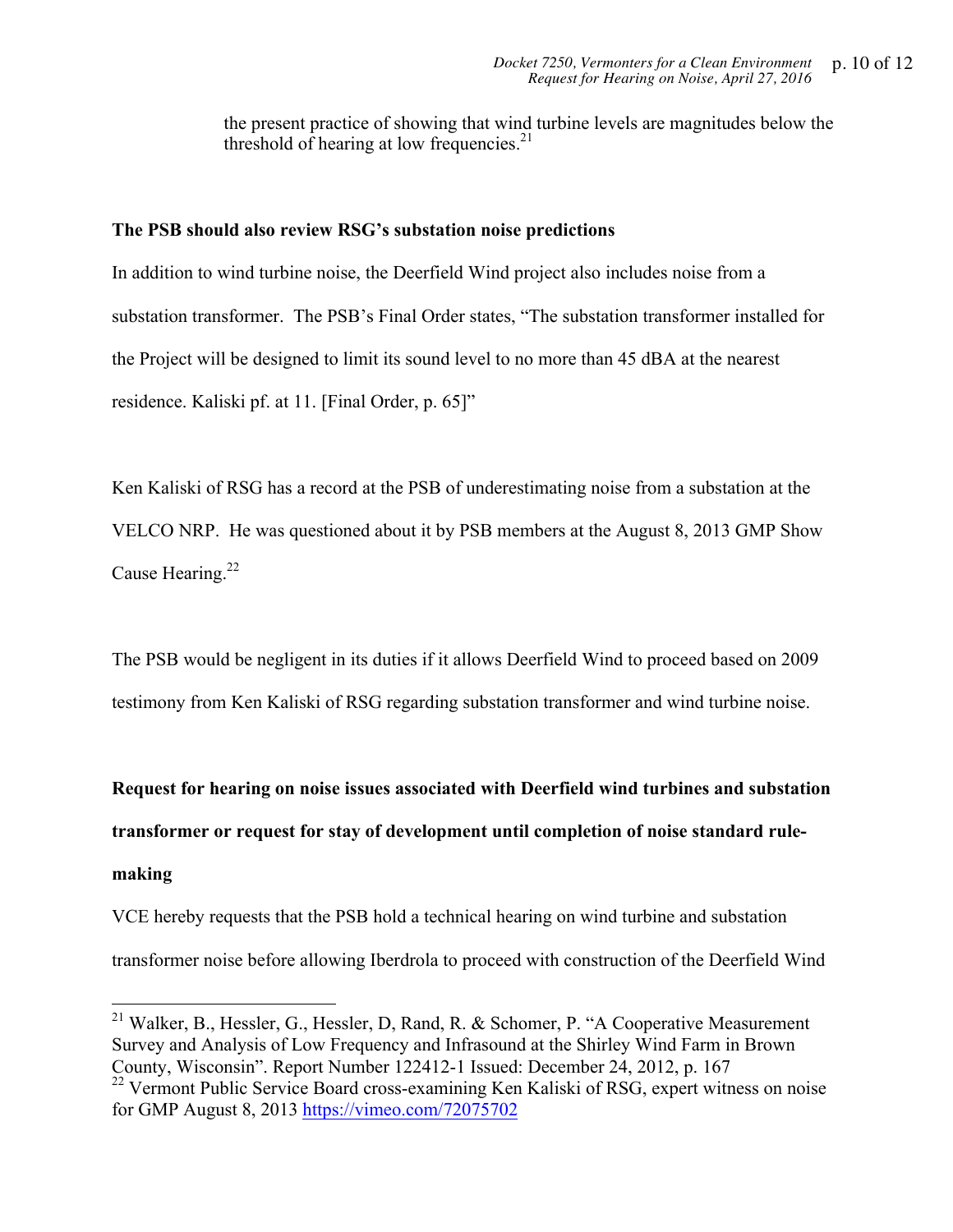project. In the alternative, VCE requests that the PSB stay the development of Deerfield Wind until it completes rule-making required by the legislature.

With this filing, VCE is putting the PSB on notice that there is now a considerable record from existing wind projects of failure to protect public health and neighboring property owners' rights to the peaceful enjoyment of their properties. The sound standard the PSB established in 2009 for the operation of 15 2.0 MW Gamesa wind turbines on ridgelines in Readsboro and Searsburg, Vermont is now known to cause considerable harm to neighbors. The PSB must exercise its discretion and authority to act on this request rather than allow more harm to public health, property rights and the environment. It is also in Iberdrola's interests to address the noise standard now, before the company invests millions of dollars in development of the project. Iberdrola is aware of the economic costs of allowing projects to be built without proper noise controls, as 60 neighbors in Herkimer County, New York are suing the company over nuisance from wind turbine noise pollution. $^{23}$ 

If the PSB chooses to ignore this request and allows Iberdrola to proceed with construction, the members of the PSB will knowingly be exposing more Vermonters and the environment to unhealthy levels of noise pollution, loss of quality of life, and the potential for expensive nuisance litigation.

In light of what is now known about the harm caused by the noise produced by industrial wind turbines, it would be irresponsible and irrational for the PSB to allow Deerfield Wind to go

 $^{23}$  http://www.courthousenews.com/2012/10/30/51797.htm